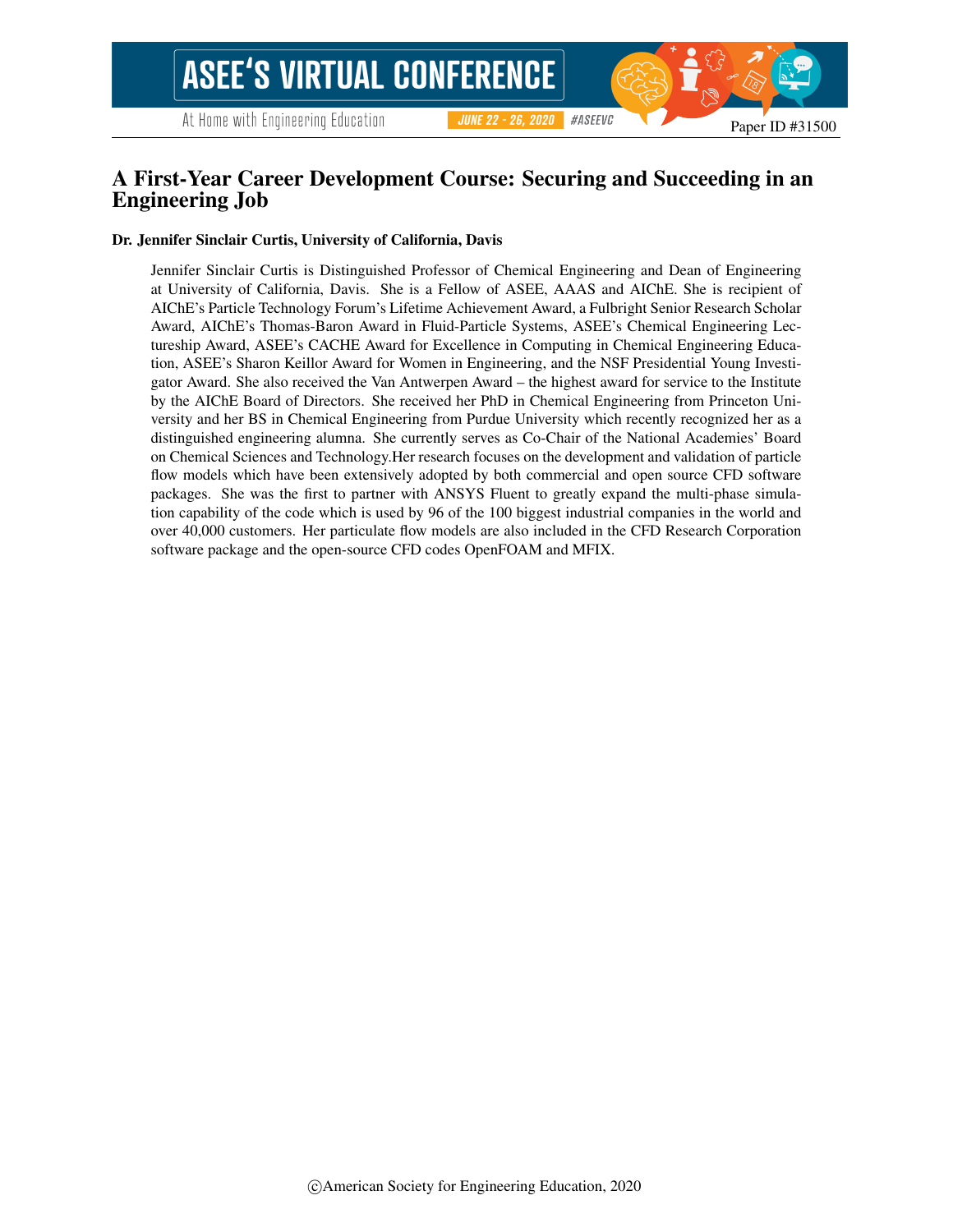# **A First-Year Career Development Course: Securing and Succeeding in an Engineering Job**

#### **Abstract**

This paper summarizes the work in progress on the establishment of and, to date, three separate offerings of a career development seminar course aimed at first-year engineering students in the College of Engineering at the University of California, Davis. The course provides information to students on how they can start preparing for a successful engineering career early on in their academic studies. The course also helps students understand the career options available to them as an engineering graduate. Students gain information on how to successfully land an internship or job in the field of engineering and how to thrive in that role. Finally, this course helps students develop valuable professional, leadership and life skills. Student response to this course has been overwhelmingly positive.

#### **Background**

Many engineering students who are first-generation, low income and/or from underserved groups do not have a network of individuals that can assist them in their career development or in their job search. While job searching and a number of career development resources are offered through campus-wide internship/career center offices, many engineering students, for various reasons, do not utilize these resources. Hence, a number of engineering colleges provide this type of information through stand-alone workshops [1], modules [2-3], and incorporation within existing courses [4-6]. Some engineering departments also teach stand-alone courses targeted at students closer to graduation [7-8]. Other engineering colleges have developed multiple college-wide courses that encompass a complete professional development program including teamwork, decision-making, ethics, etc. throughout their four-year undergraduate program of study [9-10] or graduate program of study [11].

The course discussed here is different from the models just mentioned in that it encompasses all of the following characteristics: (a) targeted towards beginning engineering students; (b) standalone, college-wide course; (c) emphasizing both career development and job searching skills necessary to secure an internship or full-time employment; and (d) taught primarily by practicing engineers. The goal of this course is not only to teach students the tactics and tools necessary to secure a job, as emphasized in the work of Sharp and Rowe [12], but also to introduce students very early on to the types of skills that they should be developing to better prepare themselves for career success when they graduate. For our college and the population of students we serve at UC Davis, a secondary, but equally-important goal is to inspire beginning year engineering students to stay in the engineering major by giving them a glimpse of the 'light at the end of the tunnel.' In fact, Stevens *et al*. [13] found that a lack of career development opportunities is a significant reason that students drop out of engineering. Also, Makki *et al*. [14] found that work readiness was highly correlated with career exploration and career self efficacy.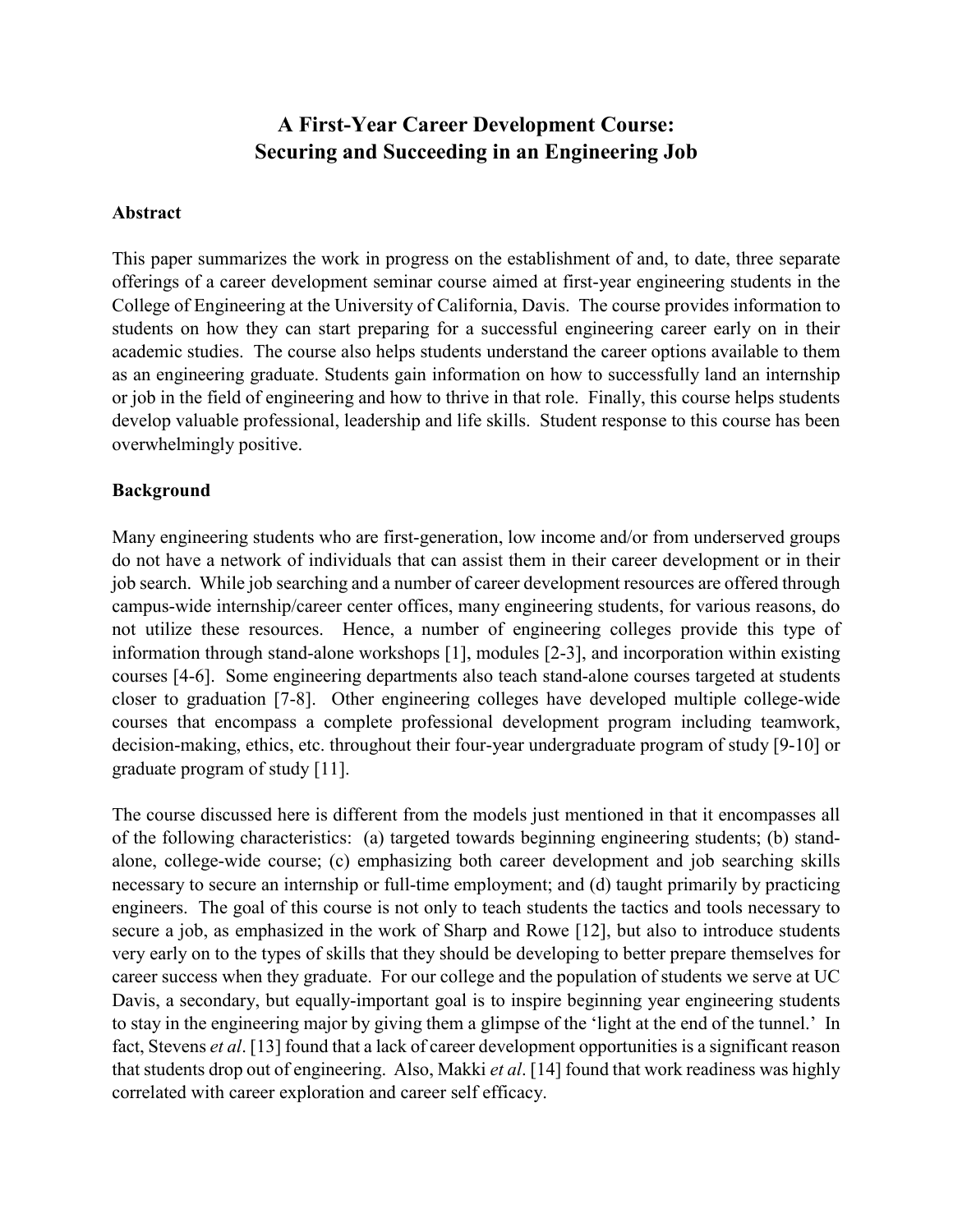At UC Davis we also serve a very large percentage of first generation students (34%) and students from underserved groups (24%). For these students, the 6-year graduation rate is only 50%, with half of these students leaving engineering after the first year. Many of these students lack firsthand knowledge of the wonderfully creative and diverse types of work in which engineers are engaged. The idea is to introduce students to a wide variety of practicing engineers who are very passionate about and fulfilled in their work – giving the students more reasons why they should stick it out early on in the engineering major when the time commitment to their studies is significant and the first year curriculum is less engineering courses and more math, chemistry, physics and general education courses. As an additional note, we also simultaneously instituted a college-wide mentoring program in which all of our beginning engineering students have the opportunity to be mentored by a recent engineering graduate of our college to enhance our students' first-hand knowledge of the engineering field.

### **Course Description**

The course is a one-unit undergraduate engineering elective consisting of 10, 50 minute class periods. The Dean of Engineering (paper author) coordinates the course and is the instructor of record. The Dean coordinating the course provides a great forum for students to interact with a college leader. In addition, it gives the Dean, whose daily schedule is dominated by meetings with faculty and staff, an excellent opportunity to hear directly from the students and affirm to the students their commitment to student success. The first class period is taught by the Dean, along with graduating senior(s), and discusses lessons learned from graduating seniors - "what I wish I knew when I was a first-year engineering student". The first class also covers graduate school versus full-time industrial employment after graduation. The second class covers "Building a Great Resume" and is taught by a university staff member who serves as the engineering college's liaison at the campus' Internship and Career Center (ICC). The timing of this lecture occurs before the quarterly campus career fair. In this lecture, the many resources offered by the ICC are also highlighted, providing a great exposure for ICC to the students. The ICC is extremely supportive of the course, and, for the first offering of the course, two ICC employees attended all of the lectures.

All of the other course topics are taught by engineering alumni. The alumni instructors are highly successful practicing engineers who are well known to the Dean, possess outstanding presentation/communication skills, and employ engineering undergraduates. The other eight topics covered in the course include "Improving Your Interview Performance," "Optimizing Your LinkedIn Profile," "How to Use Networking to Find a Job," "Characteristics of a Successful New Hire," "Creating a Positive Professional Image," "Effective Business Communications," "Developing Leadership Skills," and "Skills Necessary to be a Successful Intrapreneur or Entrepreneur," In each lecture, the instructor presents information on their assigned topic and spends about 10 minutes discussing their own career path. Some instructors discuss their own career at the beginning of their lecture; others weave their career story throughout their lecture. The instructors also often include advice to the students beyond items that are directly related to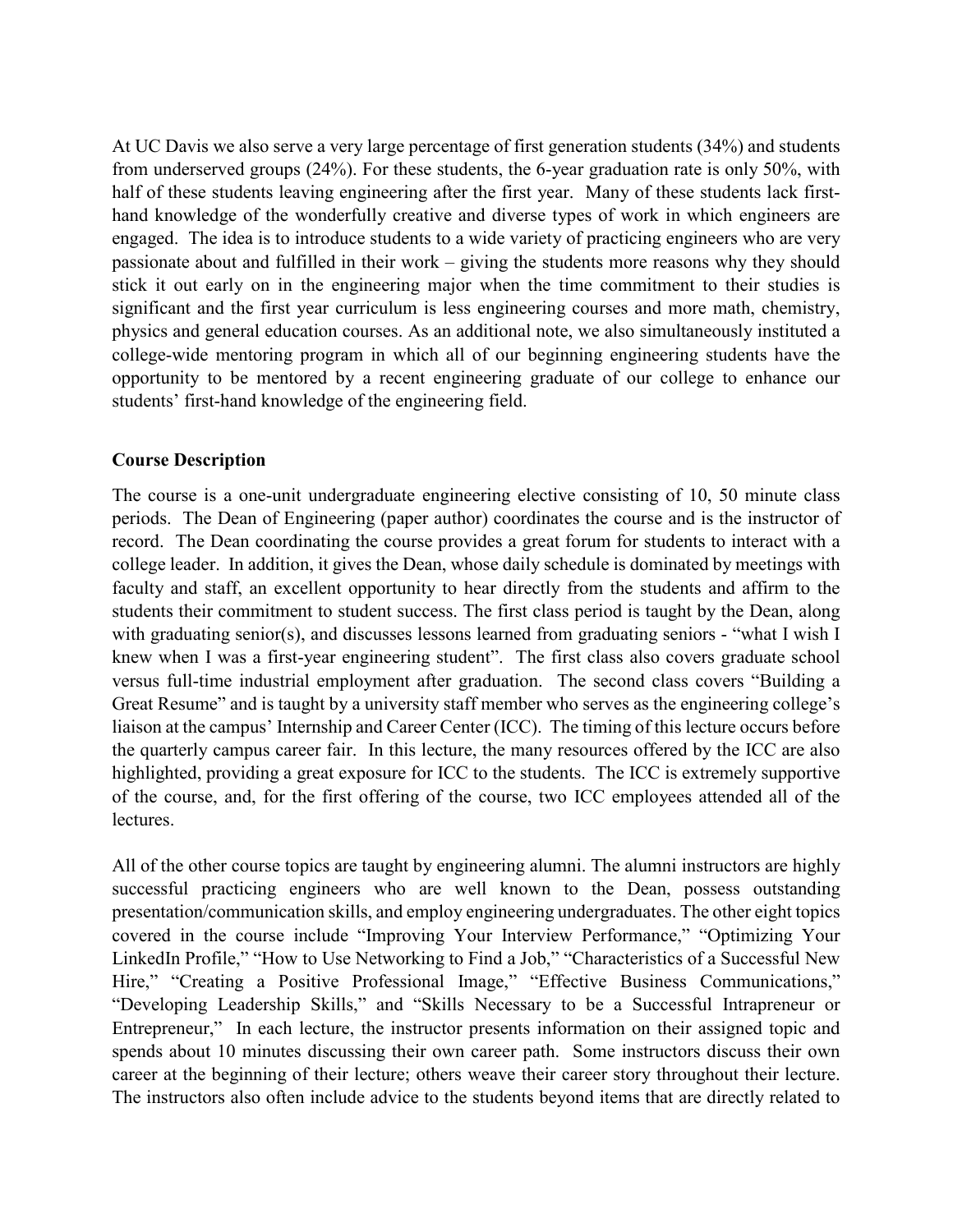job acquisition. The instructors encourage questions during the lecture, and there is very active class-instructor dialogue. Typically, after each lecture is over, students wait in line for 30 minutes or more to have the opportunity for an individual brief chat with the alumni instructor. For each offering of the course, some of the best instructors are repeated and teach on the same assigned topic.

The course is graded pass/no-pass. In order to pass the course, students must attend seven of the ten lectures (attendance is taken via attendance sheets) and complete two, very practical assignments. The first assignment is to develop or improve their LinkedIn profile and connect with the Dean. The second assignment is to develop or improve their resume and submit it to the Dean. The Dean provides written feedback to every student on their resume. The course assignments are purposefully kept to a minimum so as to not deter students from signing up for the course.

# **Student Response and Feedback**

Student response has been overwhelmingly positive. The course has been offered three times to date every other quarter. With each offering, the student enrollment fills the room capacity with a waiting list. For the first offering of the course, the engineering student enrollment was 70, 130 students for the second offering, and 170 students for the third offering. As mentioned, a key motivation for teaching this seminar course is that students from at-risk backgrounds often do not have broad access to a network of family or friends who can support or aid in the students' professional and career development. The enrollment has a greater percentage of women (7% higher), Hispanic/Latino (9% higher) and EOPS (Extended Opportunity Programs and Services) (7% higher) students when compared to the overall engineering college's undergraduate population. The course is primarily advertised by the academic advisors to the first year engineering students, but all engineering students are welcome to enroll. About one-thirds of the student enrollment is first or second year engineering students. And, a few first year graduate students took the course in its third offering.

Students indicate that the new skills they learn and their interactions with the speakers are extremely valuable in their job search process. They also indicate that the course motivates them to begin the job process much earlier than they would have without taking the course. Many students have proactively emailed, messaged on LinkedIn and conveyed in person to the Dean their deep appreciation for the course, its content and how they now feel better prepared and more confident in their search for engineering employment.

Some examples of comments received:

*Thanks for creating this informative seminar class!*

*I'm really enjoying the different topics, especially the networking lecture as I found it extremely helpful, both in how to grow my network as well as in the managing advice the speaker shared.*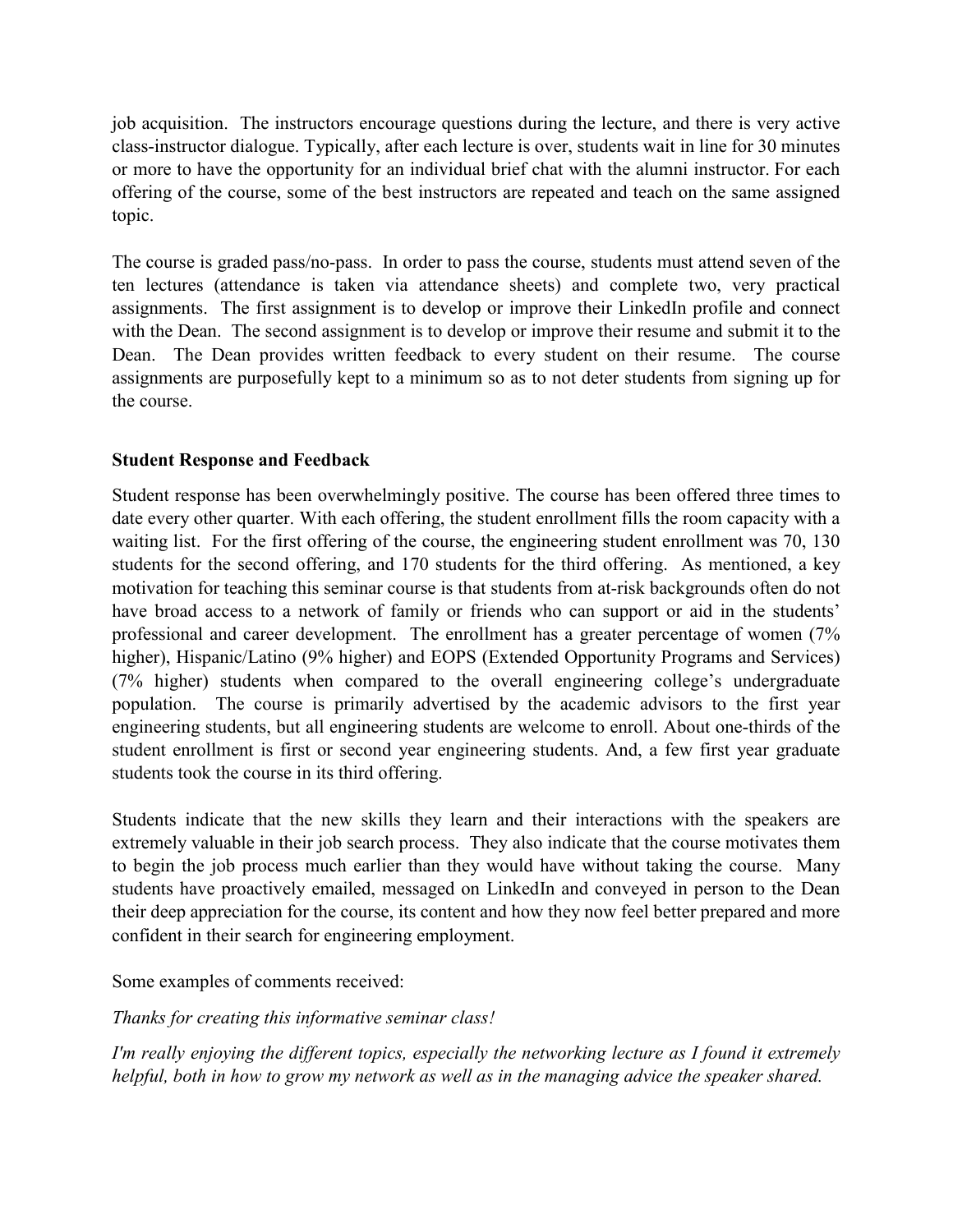*I've made a LinkedIn profile and today I am filing an application for an internship at Lockheed Martin for the summer!*

*Thank you for encouraging us to start working on our LinkedIn profiles.*

*I would just like to thank you for giving me the opportunity to learn more about how I should plan my future beyond college.*

*This class has helped me tremendously.*

*Thank you for providing such an enriching class!*

*I just want you to know how inspirational it was to hear the speaker's story in class today. I hope to accomplish as much as he did. Thank you for making it happen!*

# **Plans for the Future**

Given the increasing demand, the course may need to be offered every quarter, depending on the number of students who enroll. Also, a survey will be conducted during the next offering of the course in order to rate the topics that are covered, perhaps replacing one of the topics with a topic suggested by the students should the feedback indicate that. Many students have already expressed interest in interview training. While a one-unit course does not allow sufficient in-class time for this, an extra assignment may be added, in collaboration with the Internship and Career Center, which takes advantage of the mock interviewing services offered there. Finally, starting for this year's UC Davis Exit Survey for Graduating Engineers, a question will be added to the survey asking if students took the course. These data will be then be correlated with job placement data to assess the effectiveness of the course in students securing a job within three months of graduation.

# **References**

- [1] S. Frizell and F. Nave, "Increasing the Retention of Women of Color in Engineering and Technology Degree Programs through Professional Development Activities", *Proceedings of the American Society for Engineering Education Annual Conference*, Honolulu, Hawaii, June 2007
- [2] G. Duncan, J. Will, R. Wertz, and T. Cath, "A Program to Prepare Engineering Students to Obtain High-Quality Employment", *Proceedings of the American Society for Engineering Education Annual Conference*, Tampa, Florida, June 2019
- [3] E. Scott, R. Bates, R. Campbell and D. Wilson, "Contextualizing Professional Development in the Engineering Classroom", *Proceedings of the 40th IEEE Frontiers in Education Conference*, Washington, DC, October 2010